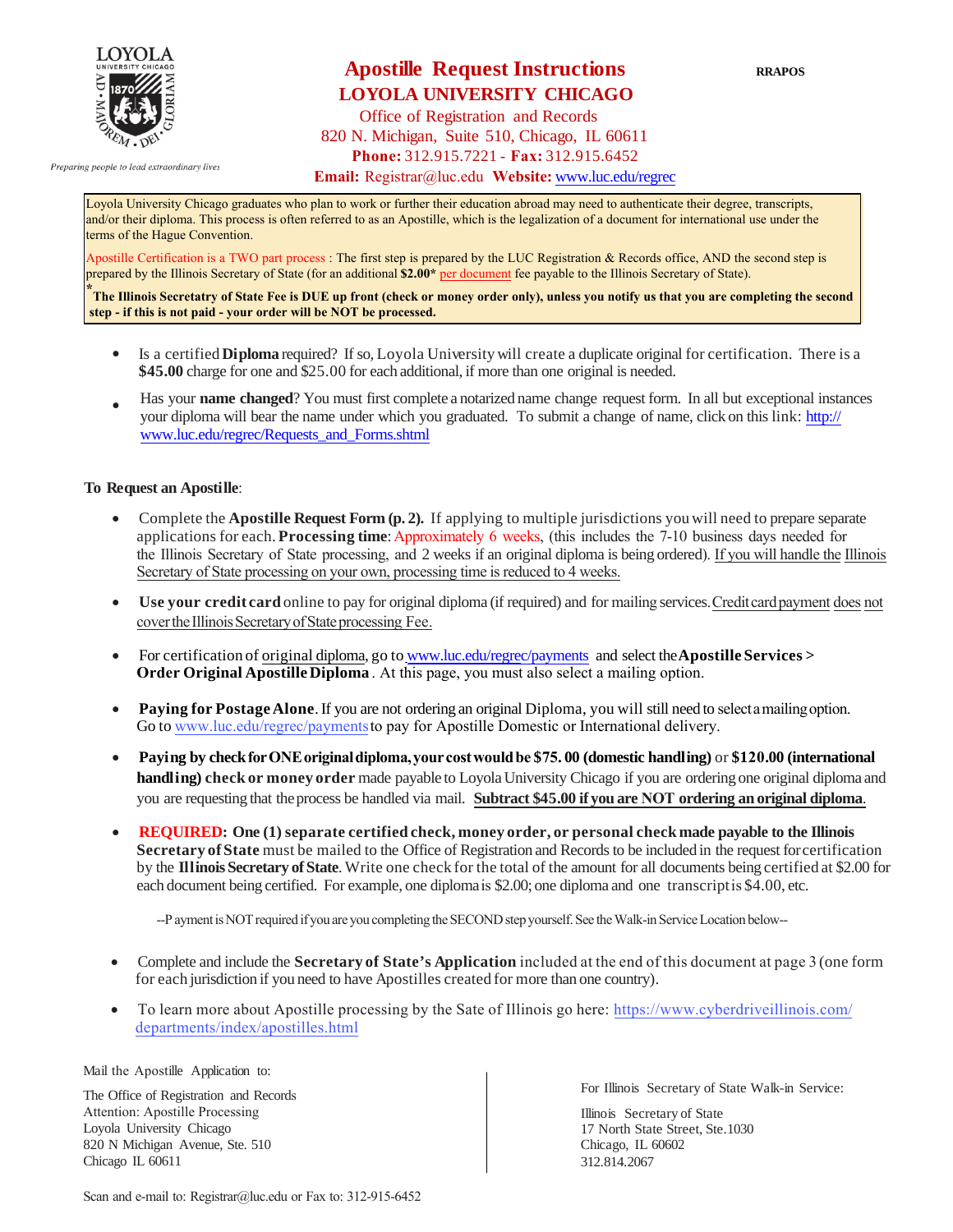

# **Apostille Request RRAPOS**

 **LOYOLA UNIVERSITY CHICAGO**

 Office of Registration & Records 820 N. Michigan, Suite 510, Chicago, IL 60611 Phone: 312.915.7221; Fax: 312.915.6452 Website: [www.luc.edu/regrec](http://www.luc.edu/regrec)

Preparing people to lead extraordinary lives

*Type or Print clearly. Illegible forms cannot be processed.*

| Last Name                                                                                                                                           | First Name<br>Middle Name                                                                                                                                                                                                                                                                                                                                                                                             |
|-----------------------------------------------------------------------------------------------------------------------------------------------------|-----------------------------------------------------------------------------------------------------------------------------------------------------------------------------------------------------------------------------------------------------------------------------------------------------------------------------------------------------------------------------------------------------------------------|
|                                                                                                                                                     |                                                                                                                                                                                                                                                                                                                                                                                                                       |
|                                                                                                                                                     |                                                                                                                                                                                                                                                                                                                                                                                                                       |
|                                                                                                                                                     |                                                                                                                                                                                                                                                                                                                                                                                                                       |
|                                                                                                                                                     |                                                                                                                                                                                                                                                                                                                                                                                                                       |
|                                                                                                                                                     |                                                                                                                                                                                                                                                                                                                                                                                                                       |
| I will pick up my completed Apostille Certification documents at the Water Tower campus.                                                            |                                                                                                                                                                                                                                                                                                                                                                                                                       |
| Mail completed Apostille Documents to the above address.                                                                                            |                                                                                                                                                                                                                                                                                                                                                                                                                       |
|                                                                                                                                                     | Mail completed Apostille Documents to the third party indicated here (I certify that this is an accurate                                                                                                                                                                                                                                                                                                              |
|                                                                                                                                                     |                                                                                                                                                                                                                                                                                                                                                                                                                       |
| ADDRESS: ANDRESS:                                                                                                                                   |                                                                                                                                                                                                                                                                                                                                                                                                                       |
|                                                                                                                                                     |                                                                                                                                                                                                                                                                                                                                                                                                                       |
|                                                                                                                                                     | I am requesting that the following check marked services, for certified and notarized documents for the Apostille process, be provided:                                                                                                                                                                                                                                                                               |
|                                                                                                                                                     | <b>ORIGINAL Diploma.</b> Please provide and certify $(1, 2 \text{ or } 3, \text{ etc.})$ <b>original(s)</b> at \$45.00 for first original and \$25.00 beyond the first.                                                                                                                                                                                                                                               |
|                                                                                                                                                     | <b>COPY</b> of my <b>Diploma</b> . Please provide (1, 2 or 3, etc.) copies of my diploma for certification. I have enclosed my<br>original diploma (a FAX or Email or other student prepared copy cannot be accepted). I understand that there is no cost for the<br>photocopies made of my diploma and that my original will be returned to me at the student contact address listed above.                          |
|                                                                                                                                                     | Transcript(s): Your signed (NOT TYPED) Signature is required BELOW for Transcripts                                                                                                                                                                                                                                                                                                                                    |
| Please provide $(1, 2, \text{or } 3, \text{ etc.})$ transcript(s) for certification.<br>$\circ$                                                     |                                                                                                                                                                                                                                                                                                                                                                                                                       |
| <b>Verification of Education:</b><br>Please provide $(1, 2 \text{ or } 3, \text{ etc.})$ verification(s) of education for certification.<br>$\circ$ |                                                                                                                                                                                                                                                                                                                                                                                                                       |
|                                                                                                                                                     | I HAVE pre-paid for all requested ORIGINAL diploma orders and/or mailing services by going online.<br>www.luc.edu/regrec/payments . If this box is NOT checked, and payment is DUE for the mentioned services, your order will be delayed.                                                                                                                                                                            |
|                                                                                                                                                     | I HAVE enclosed the required fee(s) made payable to the Illinois Secretary of State (\$2.00 for each document to be certified) and<br>submitted the necessary Illinois Secretary of State Application form(s). This fee, along with the documents requested above will be sent to<br>the Illinois Secretary of State, the student signature below and selection of this box acknowledges and authorizes this release. |
| time may be delayed if Check is not included or if paid amount does not reflect requested processing*                                               | I am paying Loyola by check and have included the required fees as indicated in the instructions above, at page 1 *Note: Processing                                                                                                                                                                                                                                                                                   |
| in Service. I have NOT included the Illinois Secretary of State fee as it is NOT required.                                                          | By checking this BOX, I am confirming that I (the student) is only requiring the first Apostille certification completed by the<br>LUC Registration & Records Office and I (the student) will complete the second step by visiting the Illinois Secretary of State Walk-                                                                                                                                              |
| Additional Information Helpful to This Request                                                                                                      |                                                                                                                                                                                                                                                                                                                                                                                                                       |
|                                                                                                                                                     |                                                                                                                                                                                                                                                                                                                                                                                                                       |

#### **Signature: \_\_\_\_\_\_\_\_\_\_\_\_\_\_\_\_\_\_\_\_\_\_\_\_\_\_\_\_\_\_\_\_\_\_\_\_\_\_\_\_\_\_\_\_\_\_\_\_\_\_\_\_\_\_\_\_ Date: \_\_\_\_\_\_\_\_\_\_\_\_\_\_\_\_\_\_\_\_\_\_\_\_\_\_\_**

Please note: Transcript Requests that are *Unsigned cannot be processed.* The Apostille cannot be processed for students with outstanding financial obligations to Loyola University Chicago. Questions regarding financial holds should be addresses to the Office of the Bursar (773.508.3180), or the Office placing the hold on the student's record. **\*Date of Birth not needed if Student LUC-ID is provided.**